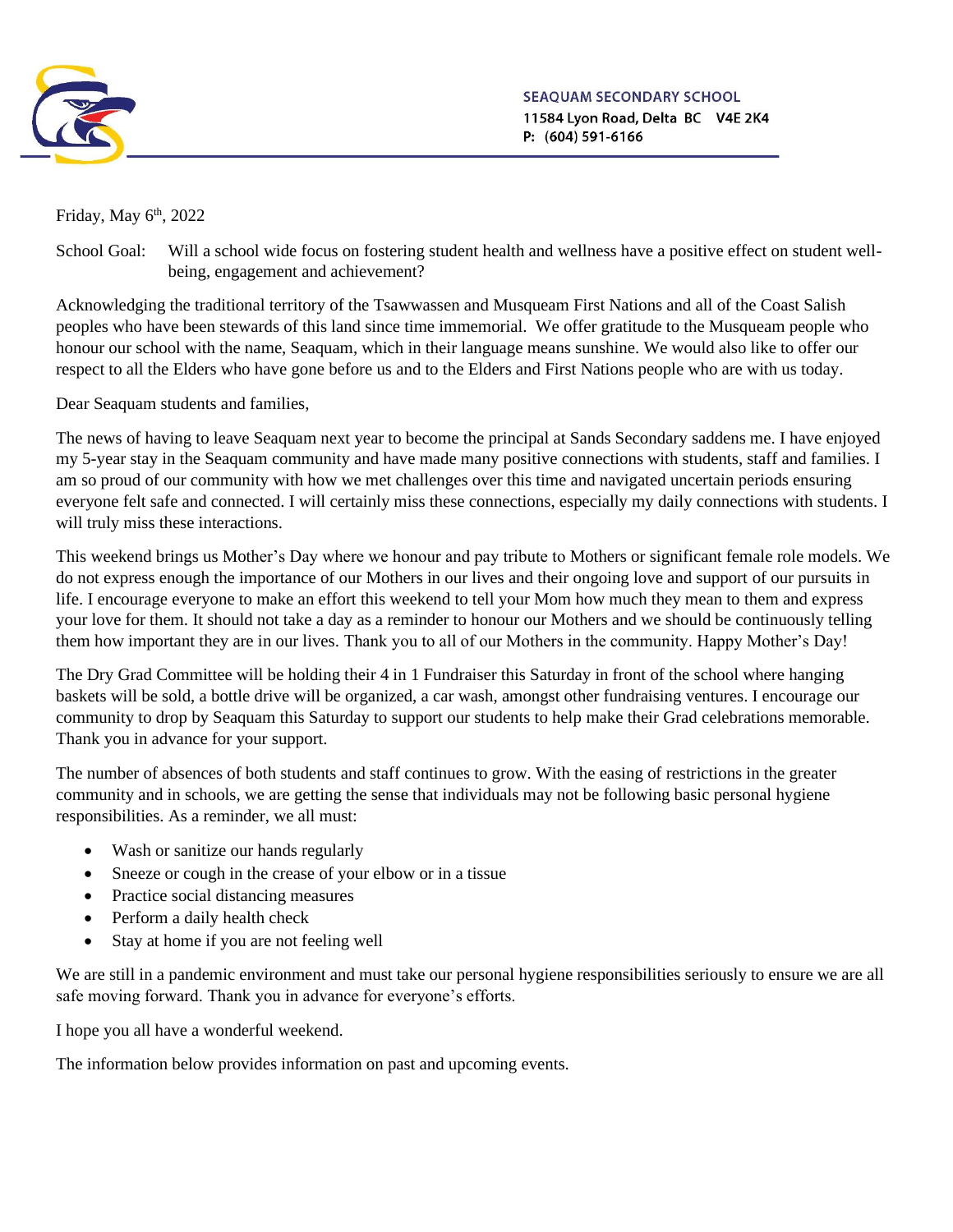### **Important Dates:**

| May $7th$               | Grad 4-in-1 Fundraiser                                          |  |
|-------------------------|-----------------------------------------------------------------|--|
| May $10^{th} - 13^{th}$ | Delta Track & Field Meet                                        |  |
| May $11th$              | Collaboration morning (classes start at 9:35am)                 |  |
| May $13th$              | <b>Grad Boat Cruise</b>                                         |  |
| May 18th                | Flex Day (classes start at 8:30am)<br><b>Gauss Math Contest</b> |  |
| May $20th$              | Professional Development Day                                    |  |
| May $23^{\text{rd}}$    | Victoria Day                                                    |  |

# **Commencement Comments for Grade 12 Students**

The 2022 Commencement Ceremony will take place on Friday, June 24<sup>th</sup> at the South Delta Baptist Church in Tsawwassen. In preparation for this ceremony, we ask all grade 12 students to submit a 100-word comment that will be read as they cross the stage. Since a Seaquam Staff member will be reading this comment, please write your statement in the third person – you should not be saying "I would like to ..." but rather using your name to start the sentence and continue in the third person. For instance, in your write up, you might want to thank those people who have supported you in your high school journey, share your post-secondary plans and goals, write an inspirational statement, or whatever you deem appropriate. Please submit your Commencement comment in the Google form that can be accessed in the link below.

#### <https://forms.gle/BKiqW19NMgVCrAkbA>

#### Dry Grad Volunteers Needed

Volunteer opportunities for "Grade 8 - 11 parent sign up" are now open for the Dry Grad events including both Red Carpet and the Dry Grad.

The Red Carpet takes place on June  $11<sup>th</sup>$  with volunteers required for set up in the morning and for the event which begins at 12.45pm.

Dry Grad takes place on June 11th from 10.30pm and continues overnight until 5:00am June 12<sup>th</sup>. Volunteers are needed for set up and for the overnight event. Volunteer opportunities include:

- set up volunteers to decorate etc.
- bus chaperones to accompany grads from downtown back to North Delta
- casino dealers
- food area volunteers
- security (we have a security company but typically we have some parent volunteers who are off duty police officers)
- general volunteers for the different areas at the grad
- coat check

Please click on the following web link (or copy it into your web browser if clicking doesn't work) to go to the signup sheet:

[volunteersignup.org/WQTFC](https://volunteersignup.org/WQTFC)

To sign up, just follow the instructions on the page. It only takes a few seconds to complete.

Thank you in advance for volunteering to support our graduating students!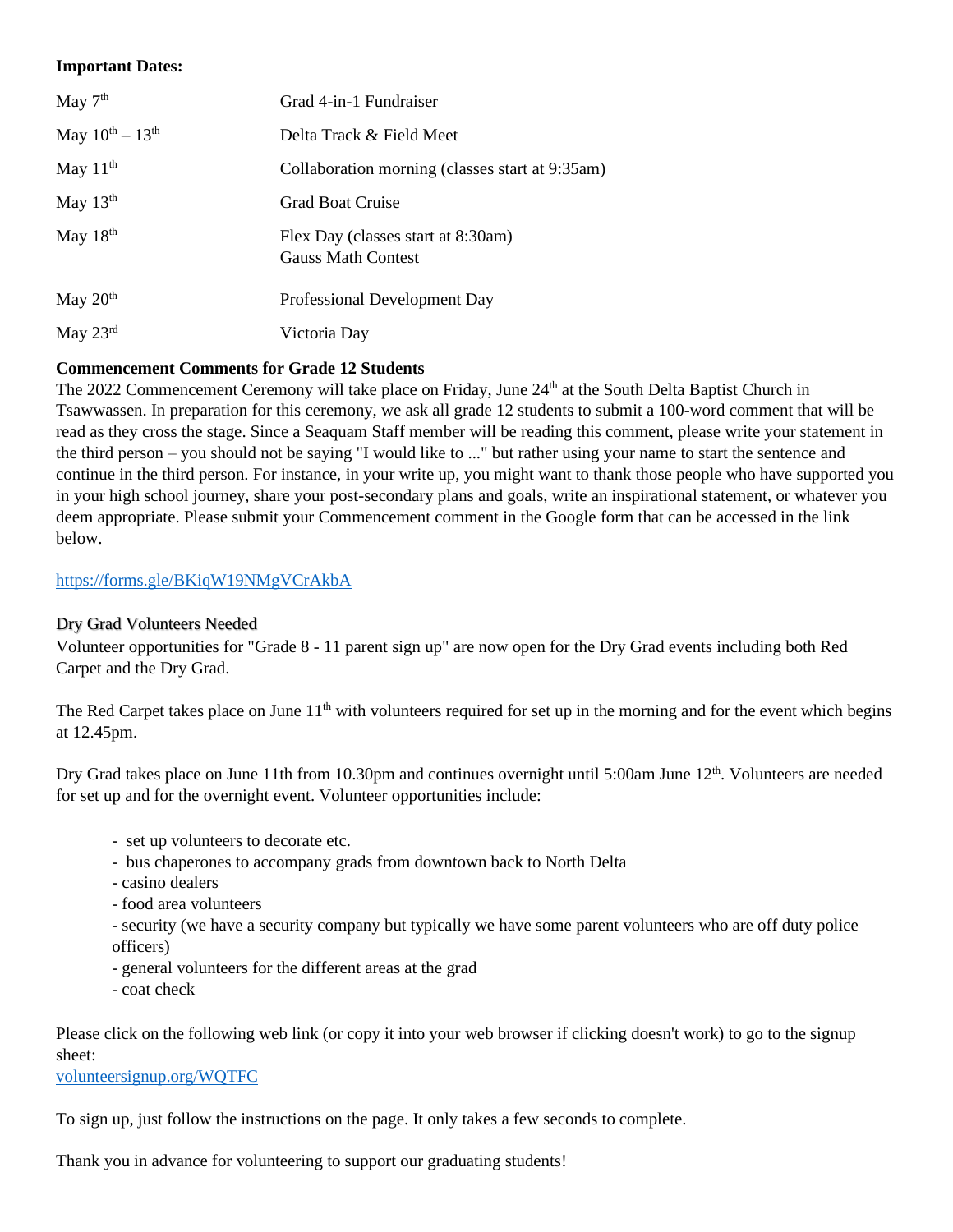Please contact us at <u>[seaquamdrygrad2022@gmail.com](mailto:seaquamdrygrad2022@gmail.com)</u> with any questions.

Susan Worth [seaquamdrygrad2022@gmail.com](mailto:seaquamdrygrad2022@gmail.com)

#### **Numeracy 10 Assessment**

Grade 10 students are scheduled to write the Numeracy 10 Provincial Assessment on Wednesday June 15th. To facilitate this process for 300 students, we will be closing all grade 10 classes for the day while students write in two seatings. The grade 10 students with surnames in the first half of the alphabet will write from 8:30-11:30 in the morning, while the second half of the alphabet will write from 12-3pm. No grade 10 classes will be in session that day as teachers will be invigilating the assessment.

Specific details will be shared with students and parents/guardians in the coming weeks, but please mark your calendars until then. If there are any specific questions regarding this assessment, please contact the grade 10 counsellor, Mr. Sall @ jsall@deltaschools.ca

#### **Seaquam Robotics Team Competing in World Championships**

The photo below is of our Robotics Team competing in Dallas at the World Championships. Yesterday, our Juniors placed in the top 64 teams where over 2200 Junior teams were competing from around the world. Our Seniors compete today. Go Seaquam Robotics!!!!

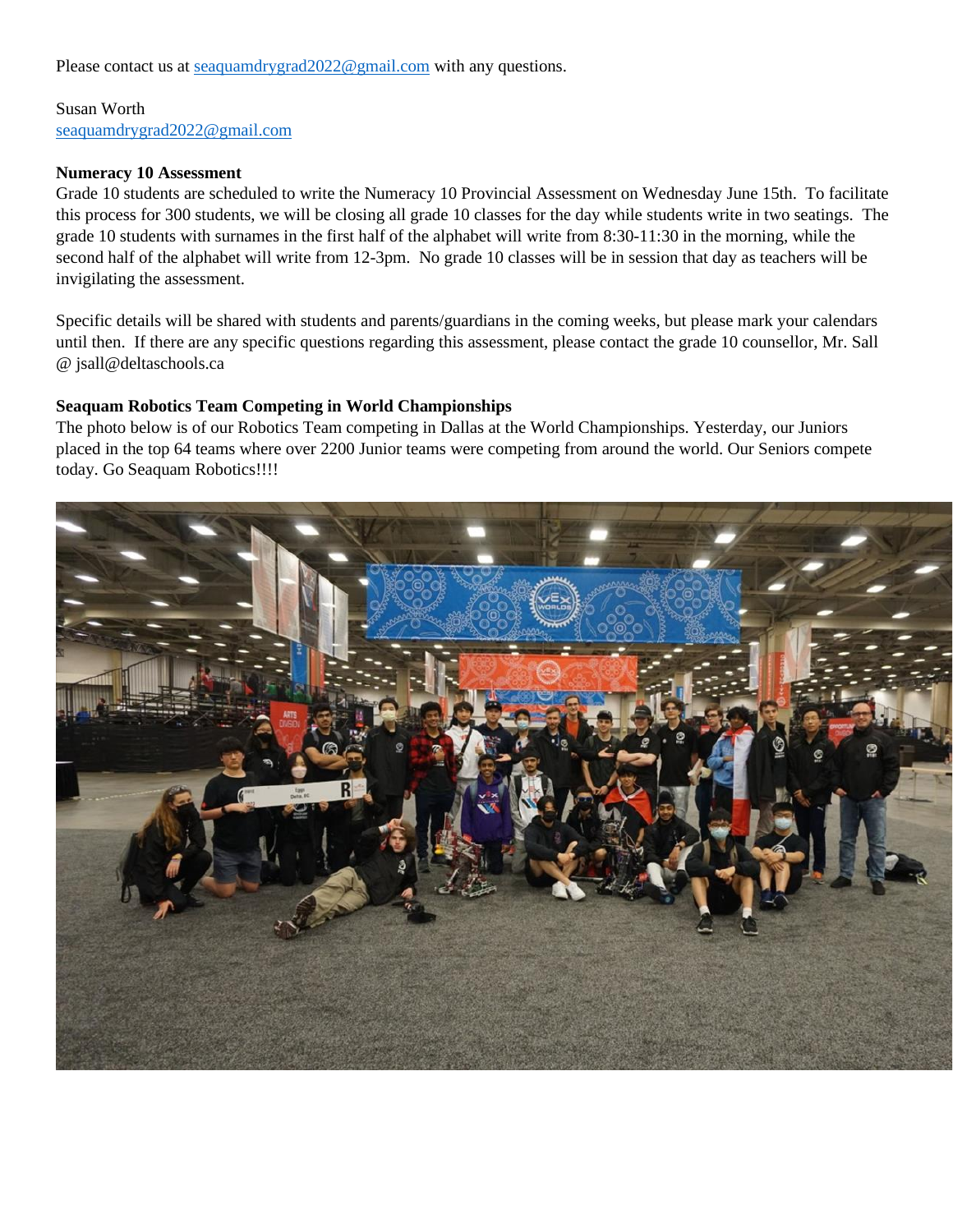### **Family Smart Presentations for Parents/Guardians**

Family Smart invites you to their upcoming National Child and Youth Mental Health Day events. They have amazing speakers lined up for 3 virtual events! All of the information to register is found in the poster below, or can be found by clicking on the link below. For more information and resources on how to celebrate May 7th, please visit [www.may7icare.ca.](https://may7icare.ca/) As always, the events are free to attend.

# *It's Never Too Late: Healing Parent-Child Relational Stress Using Emotion-Focused Family Therapy (EFFT) – May 2nd 6:30pm to 7:30pm*

# *Building Connection With Our Kids When It Feels Impossible – May 3rd 12pm to 1pm*

# *The ABCs of Substance Use and Connecting With Our Kids – May 4th 6pm to 8pm*

*Registration*: *[FamilySmart](https://familysmart.ca/monthly-events/) – Monthly Events*



#### **Get Active! Did you know?**

Physical activity is important for ensuring children and youth live their best (and healthiest!) lives. Because how kids spend their time in the day will impact other behaviours like how much they sleep at night, it's important to look at all movement behaviours as integrated and co-dependent rather than in silos. We need to get kids sweating, stepping, sleeping and sitting the right amount for optimal health.

According to the Canadian 24-Hour Movement Guidelines, children and youth aged 5-17 years should:

- accumulate 60 minutes of heart-pumping physical activity each day
- get consistent sleep (9 to 11 hours/night for those aged 5–13 years and 8 to 10 hours/night for those aged 14–17)
- minimize sedentary behaviors (limit of 2 hours/day of recreation screen time)

We recognize the impact that the global pandemic has had on the physical health of staff, parents and students. Over the next six weeks, in order to help our community be as healthy as possible, we are running the Get Active! campaign and will be highlighting information related to physical health. We hope you find it interesting, and that it will prompt you to get more active with your kids. For more information, please visit:

<https://www.participaction.com/en-ca/benefits-and-guidelines/children-and-youth-age-5-to-17>

# **Camp Ignite 2022**

"Camp Ignite" is an opportunity for one girl in Grade 11 or 12 to go to a 3-day camp from August  $4 - 7$ , 2022. This camp is a hands-on learning environment to promote women in the fire service. A registration form can be found online at the link below.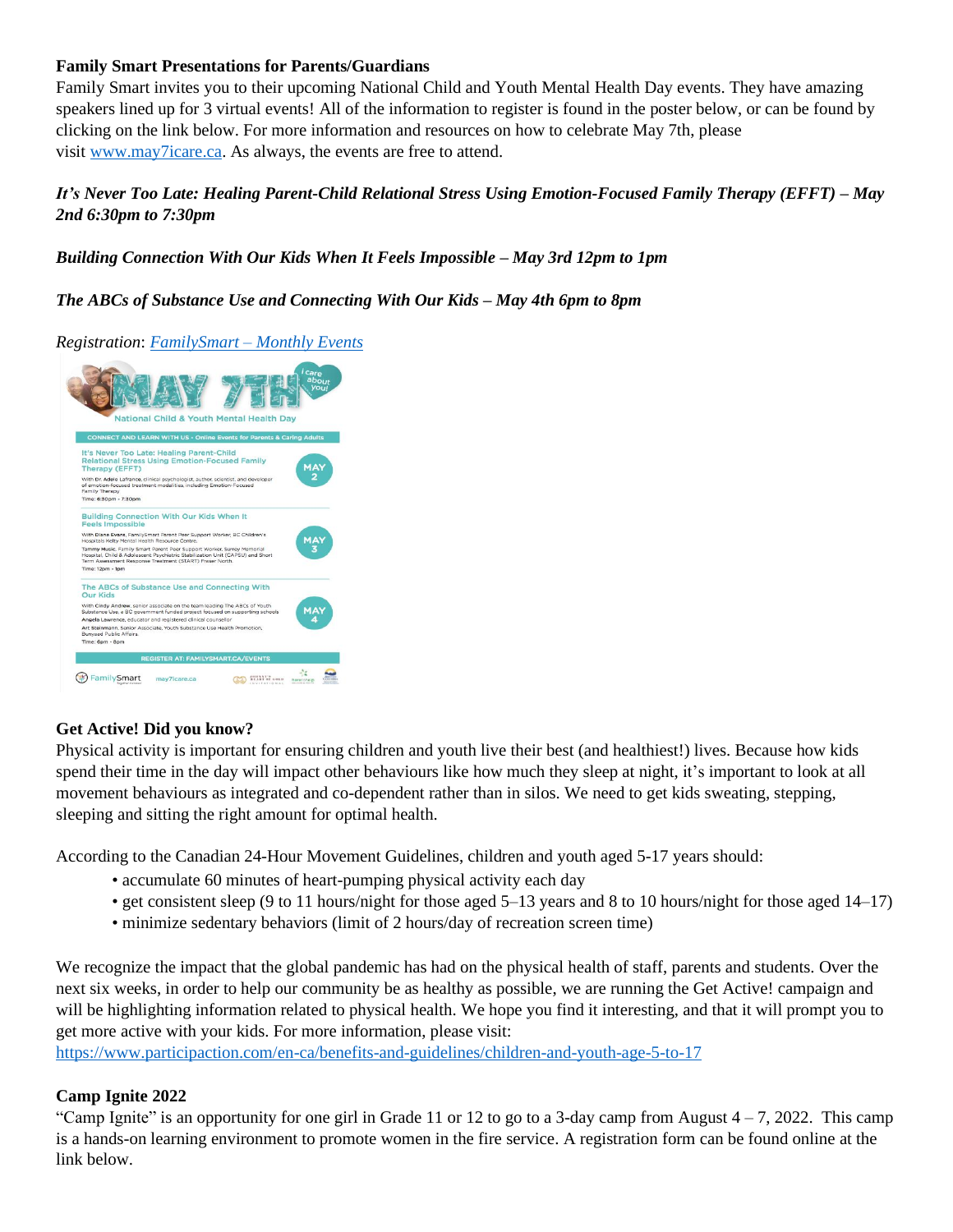

### **Indigenous-Focused Graduation Requirement**

Recently, the Ministry of Education announced that as part of the Province of British Columbia's commitments to truth, reconciliation, and anti-racism, they will be implementing an Indigenous-focused graduation requirement for all students. This requirement is expected to come into full effect in the 2023/24 school year for all graduating students (will impact our current grade 9 & 10 students).

Indigenous-focused course options:

- BC First Peoples 12 *(also meets Social Studies 11/12 grad requirement)*
- English First Peoples 12 *(also meets the Language Arts 12 grad requirement)*
- English First Peoples Literary Studies & New Media 11
- English First Peoples Literary Studies & Spoken Language 11
- English First Peoples Literary Studies & Writing 11
- English First Peoples Literature 10
- English First Peoples New Media 10
- English First Peoples Writing 10
- English First Peoples Spoken Language 10

It is important to note that the **English First Peoples 12** course meets the Language Arts 12 requirement for graduation and is considered **equivalent to** the English Studies 12 course and is recognized and accepted as such by all major universities and post-secondary institutions in BC.

The big ideas, learning standards, curricular competencies and course content for all courses can be viewed at the [BC](https://curriculum.gov.bc.ca/)  [Ministry of Education Curriculum website.](https://curriculum.gov.bc.ca/) Direct links to specific areas for the courses above are listed here:

- [English 12 & English First Peoples 12](https://curriculum.gov.bc.ca/curriculum/english-language-arts/12/courses)
- [BC First Peoples 12](https://curriculum.gov.bc.ca/curriculum/social-studies/12/bc-first-peoples)

For more information on the new Indigenous-Focused Graduation Requirement please refer to the BC Ministry of Education document:

**[Indigenous-Focused Grad Requirement Overview](https://www2.gov.bc.ca/assets/gov/education/kindergarten-to-grade-12/support/graduation/indigenous_grad_requirement_detailed_overview.pdf)** *[\(https://www2.gov.bc.ca/assets/gov/education/kindergarten-to-grade-](https://www2.gov.bc.ca/assets/gov/education/kindergarten-to-grade-12/support/graduation/indigenous_grad_requirement_detailed_overview.pdf)[12/support/graduation/indigenous\\_grad\\_requirement\\_detailed\\_overview.pdf\)](https://www2.gov.bc.ca/assets/gov/education/kindergarten-to-grade-12/support/graduation/indigenous_grad_requirement_detailed_overview.pdf)*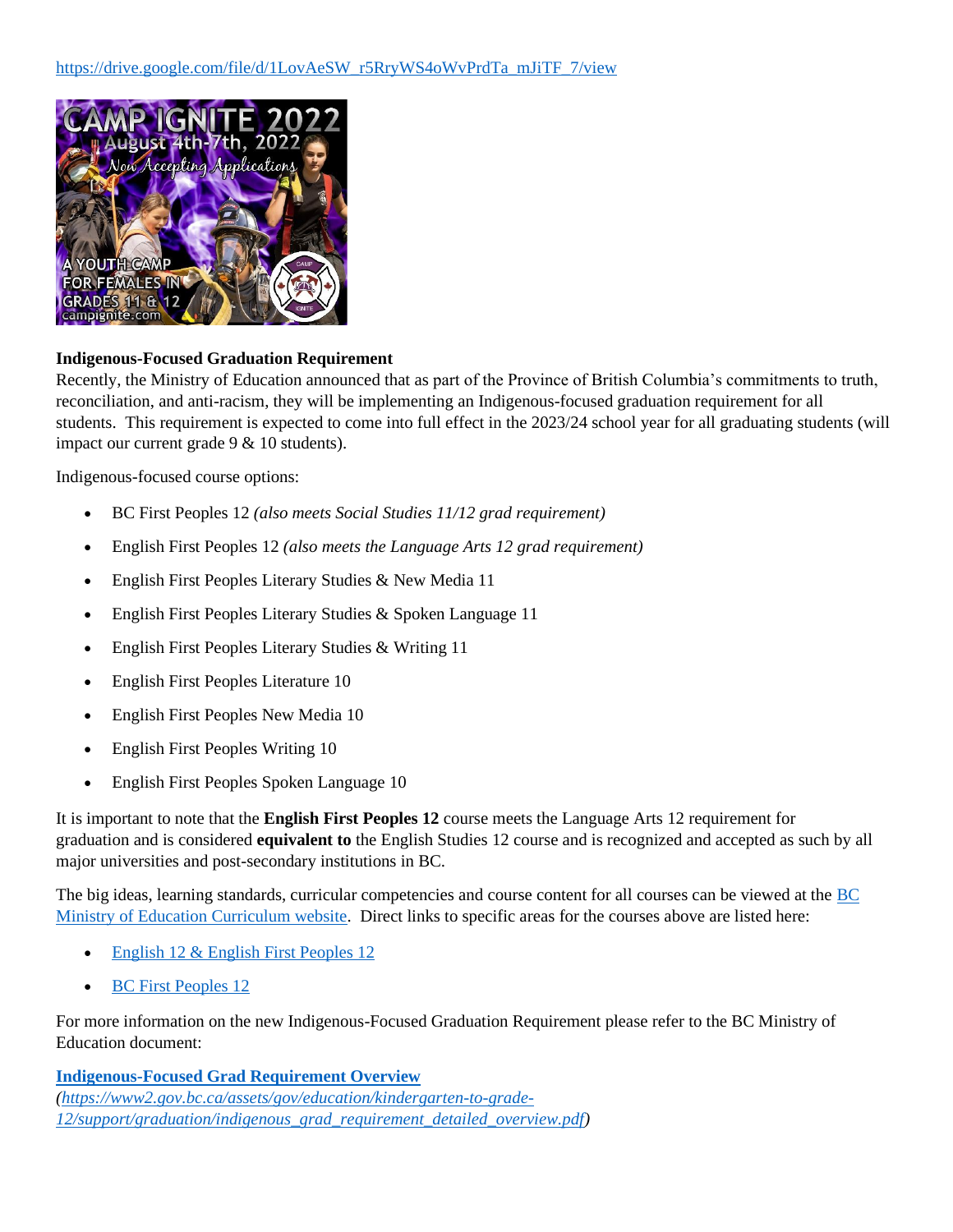We wanted to provide our families with this information early so conversations can be had to regarding future course planning options.

### **Delta Summer School Program**

Every year, the Delta School District offers a variety of Summer School classes for students for either remediating a class that they did not pass or take a completion course. The Delta School District has now opened registrations for students and families for the Summer of 2022. I would encourage students to connect with their Grade Counsellor for advice on the potential courses to take over the Summer.

The Summer School offerings in Delta can be found in the link below. Space is limited and we recommend that students register as soon as possible.

<https://www.deltasd.bc.ca/programs/continuing-education/summer-school-registration/>

# **Grad Boat Cruise – Friday, May 13th 3:00pm – 9:30pm**

The first graduation event is quickly approaching, and we want to encourage all grade 12 students to participate. To be eligible to purchase a ticket for the event, grade 12 students must:

- Clear all outstanding student fees (parents can view fees owning on Parent Connect)
	- o Outstanding student fees can be paid to Ms. Lavoie, Accountant, in the Main Office
- Submit a signed Code of Conduct form (signed by both student and parent/guardian)
	- o Obtained at the Main Office or on Seaquam's website
- Submit a completed Field Trip form
	- o Obtained at the Main Office or on Seaquam's website

Tickets can be purchased at the Main Office at a cost of \$130.00. Students will be transported to and from Coal Harbour, board a luxury yacht that will cruise from Coal Harbour to False Creek and back. Students will enjoy a fabulous buffet dinner that will include an array of gourmet foods that should meet all dietary restrictions.

#### **Graduation Events:**

With the easing of restrictions in K-12 schools, we are hoping to offer graduating students a full complement of graduation activities. The activities will include:

| Friday, May 13th                | <b>Grad Boat Cruise</b>                   |  |
|---------------------------------|-------------------------------------------|--|
| Tuesday, May 31 <sup>st</sup>   | <b>Grad Showcase</b>                      |  |
| Saturday, June 11 <sup>th</sup> | <b>Red Carpet</b>                         |  |
|                                 | Dinner & Dance (Vancouver Wall Centre)    |  |
|                                 | Dry Grad (North Delta Recreation Centre)  |  |
| Friday, June 24 <sup>th</sup>   | Commencement (South Delta Baptist Church) |  |

As we move closer to these dates, more information will be provided.

### **NEW All Student Washroom**

In an effort to meet our students' needs, a request was made, by students, to have a second All Student washroom on the second floor that replicates the washroom on the first floor. Mr. Close, Vice Principal, facilitated converting one of the upstairs washrooms to an All-Student washroom and the washroom will be functional in the next week. Thank you to Mr. Close.